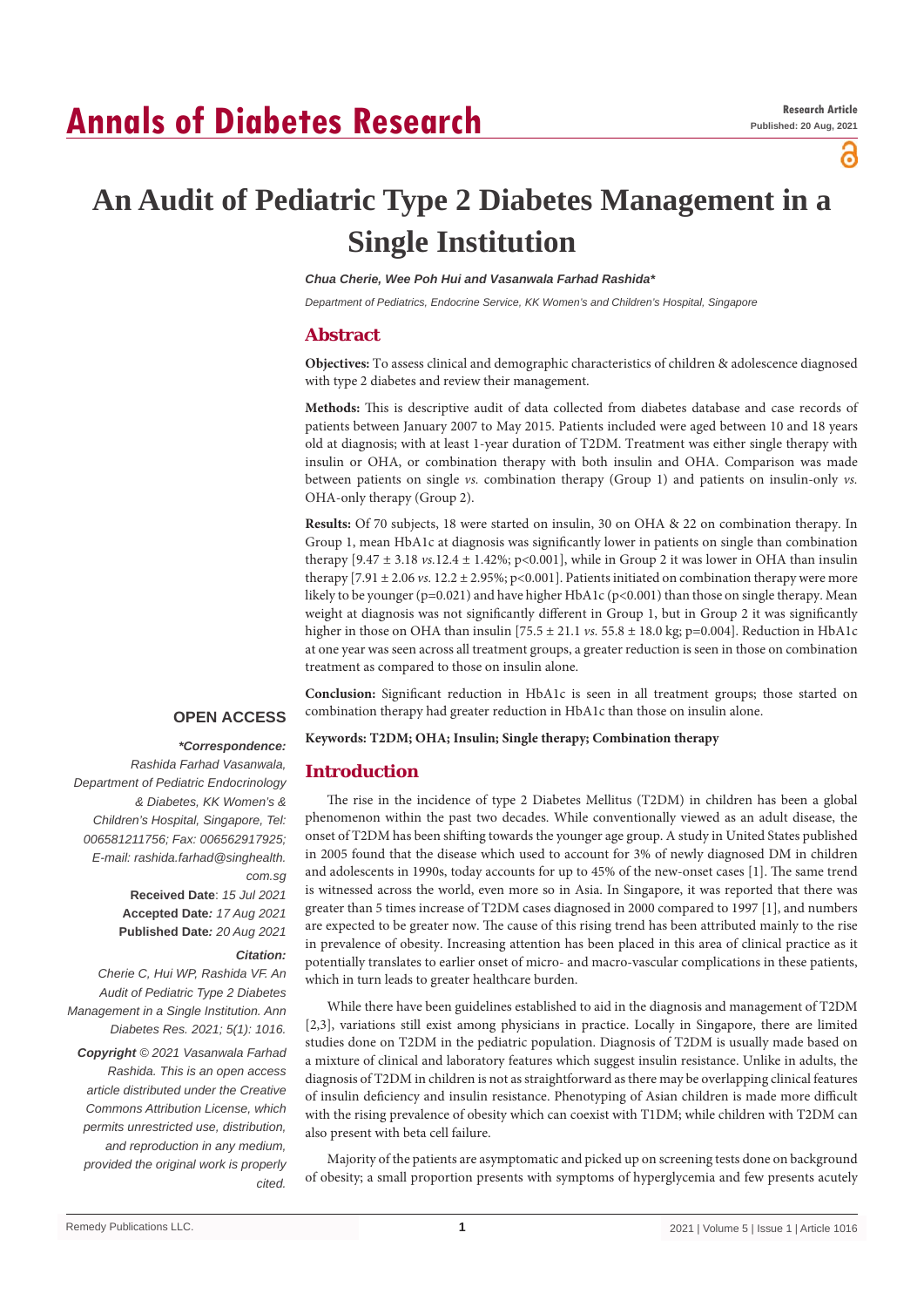with diabetic ketoacidosis. In the acute presentation, most pediatric patients are started on insulin therapy which aims to rapidly bring down blood glucose levels. The subsequent treatment regimenwhether insulin-only, Oral Hypoglycemic Agent (OHA)-only or combined insulin and OHA therapies-depends largely on patient's clinical progress and glycemic control. All patients are initiated on lifestyle modification.

The American Diabetes Association Standard of Medical Care 2016 states that the general goal of treatment of T2DM in children and adolescents is to achieve HbA1c of <7.5% for all age groups, in addition to managing co-morbidities [4]. Period of insulin therapy is recommended in children (i) with ketosis or ketoacidosis until postprandial glucose level is near normal, (ii) in whom the distinction between type 1 or type 2 diabetes is unclear and (iii) whose random blood glucose >13.9 mmol/L or HbA1c >9%. In patients who do not need to start with insulin, metformin should be initiated. Lifestyle modifications including exercise, balanced diet and maintenance of healthy weight apply to all children.

Many studies in recent years support early initiation of insulin therapy as a means to achieve better long-term glycemic control by preserving pancreatic beta cell function [5-8]. Chronic exposure to high glucose levels with resultant increased oxidative stress leads to impaired endogenous insulin secretion and production of mediators which contribute to development of micro- and macro-vascular complications [9]. With such emerging findings, the traditional approach of starting with OHA in patients with lower HbA1c at diagnosis may be gradually replaced by a bold approach of early insulin initiation. Some of the patients who were given insulin early on in their illness have shown to maintain good glycemic control even after insulin was stopped. With this treatment approach, we can aim to minimize the number of patients who fall into the cycle of poor glycemic control and high insulin requirements. However as the general population is still averse to the idea of regular injections, this may take time to be widely practiced or accepted.

This retrospective audit aims to describe the demographics, clinical characteristics and laboratory features of children diagnosed with T2DM in relation with their treatment regimen.

# **Methodology**

#### **Data collection**

The data was collected from diabetes database and case records of patients on regular follow-up at Kandang Kerbau (KK) Women's and Children's Hospital, between January 2007 and May 2015. The following data was collected: gender, race, age, weight and height, HbA1c, DKA or non-DKA at presentation, C-peptide, antibody levels, treatment initiated and subsequent changes in treatment regimen at 3 month, 6 month and 1 year from disease onset.

#### **Patient population**

Patients included in this audit had age of diagnosis between 10 to 18 years, at least 1 years' duration of diabetes and phenotypic characteristics of Type 2 diabetes (i) BMI at diagnosis >2SDS for age and gender, (ii) antibody negative (GAD and ICA) and (iii) family history of first degree relative with Type 2 diabetes.

#### **Laboratory measurements**

The HbA1c assay is measured with ionic exchange High-Pressure Liquid Chromatography (HPLC) on a D-10 system (BIO-RAD). The samples were processed utilizing Abbott Diagnostics' Architect i1000 assay to measure the level of C-Peptide. The level of GAD and ICA is measured with Enzyme-linked Immunosorbent Assay (ELISA). GAD greater than 0.8 U/mL indicates the presence of autoantibody. BMI was calculated by weight (kg) divided by square measured of height (m). BMI SDS was calculated. ICA positive indicates the presence of autoantibody.

#### **Diabetes treatment**

At initiation of treatment, those on oral therapy are prescribed metformin 500 mg once or twice daily dosing, while those on insulin therapy are started on basal-bolus regime. Choice of basal insulin varies between NPH and Insulin analogues (Lantus or Levemir), while Novorapid is used as the pre-meal bolus insulin. Combination therapy includes both the basal-bolus regime and metformin. For comparison of outcomes, the subjects divided into two main groups depending on the treatment received for the initial 3 months after diagnosis; single *vs.* combination therapy (Group1); and within single therapy insulin *vs.* OHA (Group 2). Lifestyle management, including dietary modification and maintenance of physical activities, applied to all our patients. All subjects underwent mandatory counseling by an experienced Diabetes Dietician, including calorie prescription for age and weight loss. They were also scheduled to see the Diabetic Nurse Educator (DNE) who provides lifestyle advice.

#### **Statistical analysis**

Statistical analyses were conducted using SPSS version 19.0. The association between treatment regimens with demographics and clinical features was tested using multivariable logistic regression. All P values were two-tailed, with P<0.05 considered to be statistically significant (Table 1).

## **Results**

A total of 70 children with T2DM were included in this audit and majority were females (61.4%, n=43). There were more patients of Malay ethnicity (64.2% Chinese, 22.9% Malay and 10% Indians) as compared to the general local population (74.3% Chinese, 13.4% Malays, and 9.1% Indians) [10]. Only 4 out of 70 patients had Diabetic Ketoacidosis (DKA) at presentation, of which 2 were placed on combination therapy and other 2 on insulin-only therapy. Majority of patients were asymptomatic and diagnosed on screening tests on the background of obesity.

# **Association between treatment regimen with demographics and clinical features**

**Single therapy** *vs.* **combination therapy (Group 1):** Of the 70 patients, 22 were given combination of insulin and OHA therapy while 48 were given either insulin or OHA. The mean age at diagnosis was lower in the combination therapy group than the single therapy group (12.41 ± 1.76 *vs.* 13.52 ± 1.75, p<0.05). Mean HbA1c at diagnosis was lower in the single therapy group than combination therapy  $(9.47 \pm 3.18 \text{ vs. } 12.4 \pm 1.42\% \text{, } p<0.001)$ . The mean weight at diagnosis however was not significantly different between the two groups. Patients with higher HbA1c and younger age at diagnosis were more likely to be on combination therapy than single therapy (HbA1c at diagnosis: adj\* OR=1.84, 95% CI [1.25, 2.71], p<0.05; Age at diagnosis: adj\* OR=0.62, 95% CI [0.38, 0.99], p<0.05). There was no relationship between gender, race or C-peptide level and the choice of therapy even after adjustment.

**Insulin** *vs.* **OHA (Group 2):** Of the 48 patients on single therapy, 18 were placed on insulin while 30 were on OHA. The mean age at diagnosis was not significantly different between the two subgroups.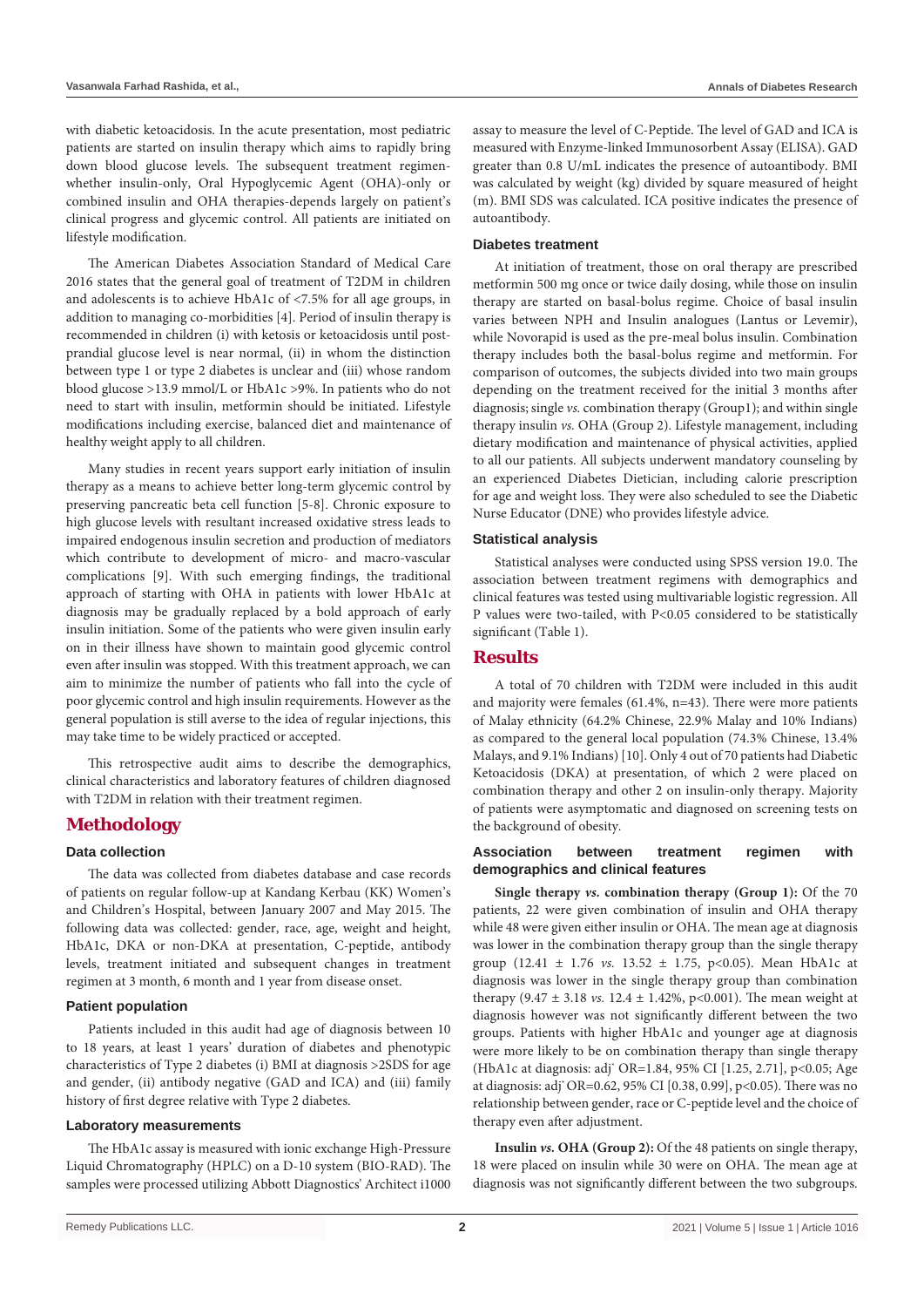**Table 1:** Demographics and clinical characteristics of patients with type 2 diabetes sorted according to treatment regimen.

|                               | Total $(N=70)$  | <b>Combination therapy</b> | Single therapy   | P-value | Insulin-only therapy | <b>OHA-only therapy</b> | P-value |
|-------------------------------|-----------------|----------------------------|------------------|---------|----------------------|-------------------------|---------|
| N (%)                         |                 | 22(31.4)                   | 48 (68.6)        |         | 18 (37.5)            | 30(62.5)                |         |
| Gender                        |                 |                            |                  |         |                      |                         |         |
| Male                          | 27 (38.5)       | 8                          | 19               |         | 6                    | 13                      |         |
| Female                        | 43 (61.5)       | 14                         | 29               |         | 12                   | 17                      |         |
| Race                          |                 |                            |                  |         |                      |                         |         |
| Chinese                       | 45 (64.3)       | 11                         | 34               |         | 10                   | 24                      |         |
| Malay                         | 16 (22.9)       | 7                          | 9                |         | 6                    | 3                       |         |
| Indian                        | 7(10)           | 3                          | 4                |         | 1                    | 3                       |         |
| <b>Others</b>                 | 2(2.8)          | 1                          | 1                |         | 1                    | $\mathbf 0$             |         |
| Type of presentation          |                 |                            |                  |         |                      |                         |         |
| <b>DKA</b>                    | 4(5.7)          | $\overline{2}$             | 2                |         | $\overline{2}$       | $\mathbf 0$             |         |
| <b>NKDA</b>                   | 66 (94.3)       | 20                         | 46               |         | 16                   | 30                      |         |
| Mean age at diagnosis (years) | 13.2            | 12.4                       | 13.5             | 0.016   | 13.6                 | 13.5                    | 0.785   |
| Mean weight at diagnosis (kg) | 67.7 (n=64/70)  | 65.8 (n=21/22)             | 68.6 (n=43/48)   | 0.528   | 55.8 (n=15/18)       | 75.5 (n=29/30)          | 0.004   |
| Mean HbA1c at diagnosis (%)   | 10.3            | 12.4 (n=21/22)             | $9.47$ (n=47/48) | < 0.001 | $12.2(n=17/18)$      | 7.91                    | < 0.001 |
| HbA1c at 1 year (%)           | $8.35(n=69/70)$ | $8.97$ (n= $21/22$ )       | 8.18             | 0.189   | $10.1$ (n=15/18)     | 7.21                    | 0.001   |
| Change in HbA1c (%)           | <b>NA</b>       | $-3.26 \pm 2.09$           | $-1.24 \pm 1.72$ | < 0.001 | $-2.24 \pm 2.01$     | $-0.755 \pm 1.35$       | 0.02    |



However, the mean HbA1c at diagnosis was significantly lower in the OHA than insulin group (7.91 ± 2.06 *vs.* 12.24 *±* 2.95%, p<0.001). The mean weight at diagnosis was also significantly higher in those on OHA than insulin (75.46 ± 21.13 *vs.* 55.83 ± 17.97 kg, p<0.05). Patients with higher HbA1c and older at diagnosis were less likely to be on oral therapy (HbA1c at diagnosis: adj\* OR=0.51, 95% CI [0.32, 0.82], p<0.05; Age at diagnosis: adj\* OR=0.50, 95% CI [0.24, 1.03], p<0.05). Again, there was no relationship between gender, race or C-peptide level and the choice of therapy even after adjustment.

#### **Change in HbA1c within the respective treatment groups**

The change in HbA1c from diagnosis to 1 year between patients on combination therapy, insulin-only and OHA-only therapy was different. For those on combination therapy, the change in HbA1c was 3.26% (26.4% reduction), while those on insulin-only was 2.24% (18.3% reduction) and OHA-only 0.76% (9.55% reduction).

**Single therapy** *vs.* **Combination therapy (Group 1):** The change of HbA1c from diagnosis to 1 year between patients on single therapy and combination therapy was significantly different. For participants on single therapy, the reduction in HbA1c was 1.24% (13.1% reduction)  $vs. 3.26\%$  (26.4% reduction)  $[p<0.001]$  for those in the combination therapy (Figure 1).

**Insulin** *vs.* **OHA (Group 2):** The change of HbA1c from diagnosis to 1 year between patients on insulin *vs.*OHA therapy was significantly different. Those on insulin-only the reduction in HbA1c was 2.24% (18.3% reduction) *vs*. 0.76% (9.55% reduction) [p=0.02] for those on OHA-only (Figure 2).

# **Change in treatment regimen within the respective treatment groups**

Of the 22 patients who were started on combination therapy, 17 remained on combination therapy at the end of 1 year while the remaining 5 (22.7%) patients were converted to OHA only. Of the 18 patients who were started on insulin therapy, 3 (16.7%) were converted to OHA at the end of 1 year, 4 stayed on insulin while 11 were converted to combination therapy. This suggests that proportion of patients who were able to come off insulin at the end of 1 year was higher in the combination therapy group as compared to those started on insulin-only.

Of the 30 patients who were started on OHA therapy, 28 remained on OHA at the end of 1 year, 1 was converted to combination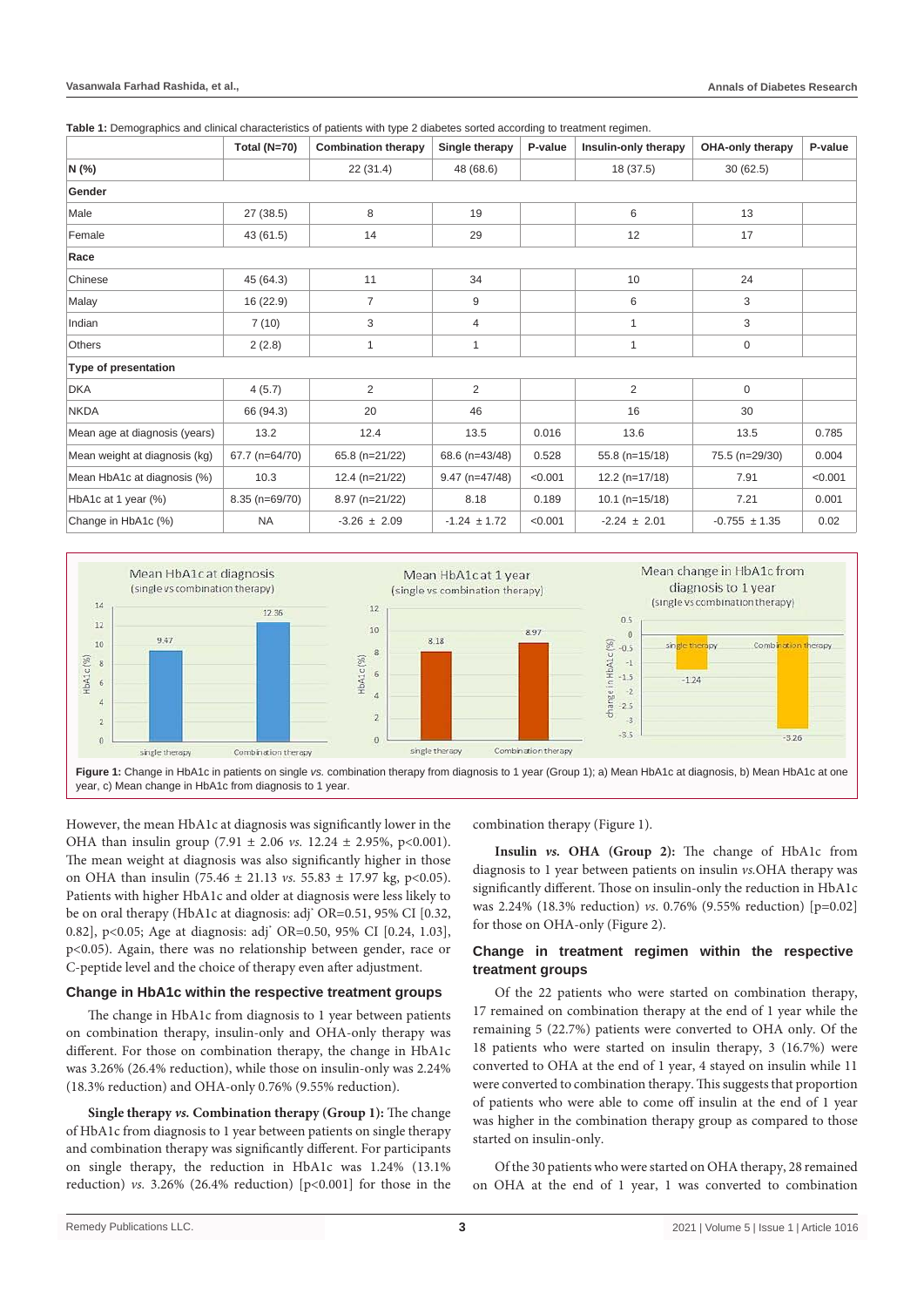

therapy while 1 managed to be taken off all medications and relied on lifestyle modification alone. This group represents patients who likely have a lower degree of beta cell failure at diagnosis and more insulin resistance, which can be improved with metformin. This is also consistent with findings of lower mean HbA1c at diagnosis and higher mean weight at diagnosis in this group.

# **Discussion**

#### **Factors affecting choice of therapy at diagnosis**

Treatment of T2DM in adults has been a well-studied topic but the same cannot be said of the pediatric population. While oral hypoglycemic agents are often the first-line treatment in adults with newly diagnosed T2DM, metformin remains as the only oral medication formally approved for use in children with T2DM. A significant proportion of our pediatric patients are treated with insulin at presentation. One main reason is that insulin therapy helps to rapidly bring down glucose level and euglycemia can be achieved within a shorter period of time; this is especially important for patients who present young or are symptomatic. This aggressive approach allays, to some extent, the fears of hyperglycemia-induced micro- and macro-vascular complications, which would logically set in earlier in life if one were diagnosed with diabetes at a young age. Another reason lies in the overlapping presentations of Type 1 and Type 2 DM in children, resulting in physicians treating some T2DM cases as insulin deficiency, especially when Type 1 is in fact the more common entity in children.

The ISPAD guidelines suggest that patients who are metabolically stable i.e. HbA1c<9% and without symptoms should be started on metformin 500 mg daily and titrated weekly, while those who are metabolically unstable should be started on NPH or basal insulin with or without metformin; lifestyle change should be initiated in all patients from diagnosis. In our center, treatment regime was also selected based on phenotypic characteristics of the patient.

# **HbA1c – higher HbA1c more likely given combination than single therapy; and within single therapy, more likely insulin than OHA**

Patients with higher HbA1c at diagnosis are considered to be "metabolically unstable" as there is greater degree of hyperglycemia, and they are also more likely to be in hyperglycemic state for a longer duration of time before presentation. Sustained hyperglycemia is likely to have caused greater extent of beta cell failure and insulin deficiency (by theory of glucose toxicity) and insulin treatment is hence the preferred choice. On top of that, combination therapy

is preferred because there is a synergistic effect between providing insulin and increasing insulin sensitivity. A meta-analysis comparing combination therapy (metformin and insulin) *vs.* insulin-only therapy in T2D showed that the former resulted in greater reduction in HbA1c, less weight gain and lower insulin dose required to maintain acceptable glycemic control [11].

# **Age - younger patients more likely given combination than single therapy**

The children who are started on combination therapy are slightly younger than those on single therapy (12.41 ± 1.76 *vs*. 13.52 *±* 1.75, p<0.05). Younger children usually present with symptoms of hyperglycemia, in contrast to the older children who are more likely to be diagnosed from screening tests. Insulin is needed in younger patients to treat the hyperglycemia and symptoms associated with it. If the clinical phenotype of the patient is distinctly like T2D at presentation then metformin is added to insulin therapy. It is less common for a younger patient to be started on metformin alone due to the way they tend to present.

#### **Weight – higher weight more likely given OHA than insulin**

The glucose-lowering effect of metformin occurs primarily via the suppression of hepatic gluconeogenesis. Over the years, the effect of metformin on weight in patients with diabetes has not been conclusively proven. However most evidence still point towards metformin resulting in weight loss (though often modest) in patients who are obese when compared to placebo, especially with good adherence to metformin therapy [12]. Insulin on the other hand has anabolic effects and has been shown to cause weight gain albeit with better glycemic control in general [13]. Children with T2D and obesity are likely to have underlying insulin resistance and metformin inevitably becomes the treatment of choice in view that further weight gain can aggravate the insulin resistance state.

#### **Early initiation of insulin**

The concept of glucose toxicity, a well-established entity in animal models, is believed to be the mechanism through which pancreatic beta cell failure occurs. Chronic exposure to high glucose levels causes increased oxidative stress to the beta cells, resulting in cellular dysfunction with decreased expression of the insulin gene, ultimately leading to reduced insulin secretion by the pancreatic beta cells. It has also been demonstrated that even when good glycemic control is maintained subsequent to the period of hyperglycemia, the products of oxidative stress and mitochondrial damage remain up regulated for an extended duration of time, supporting the concept of